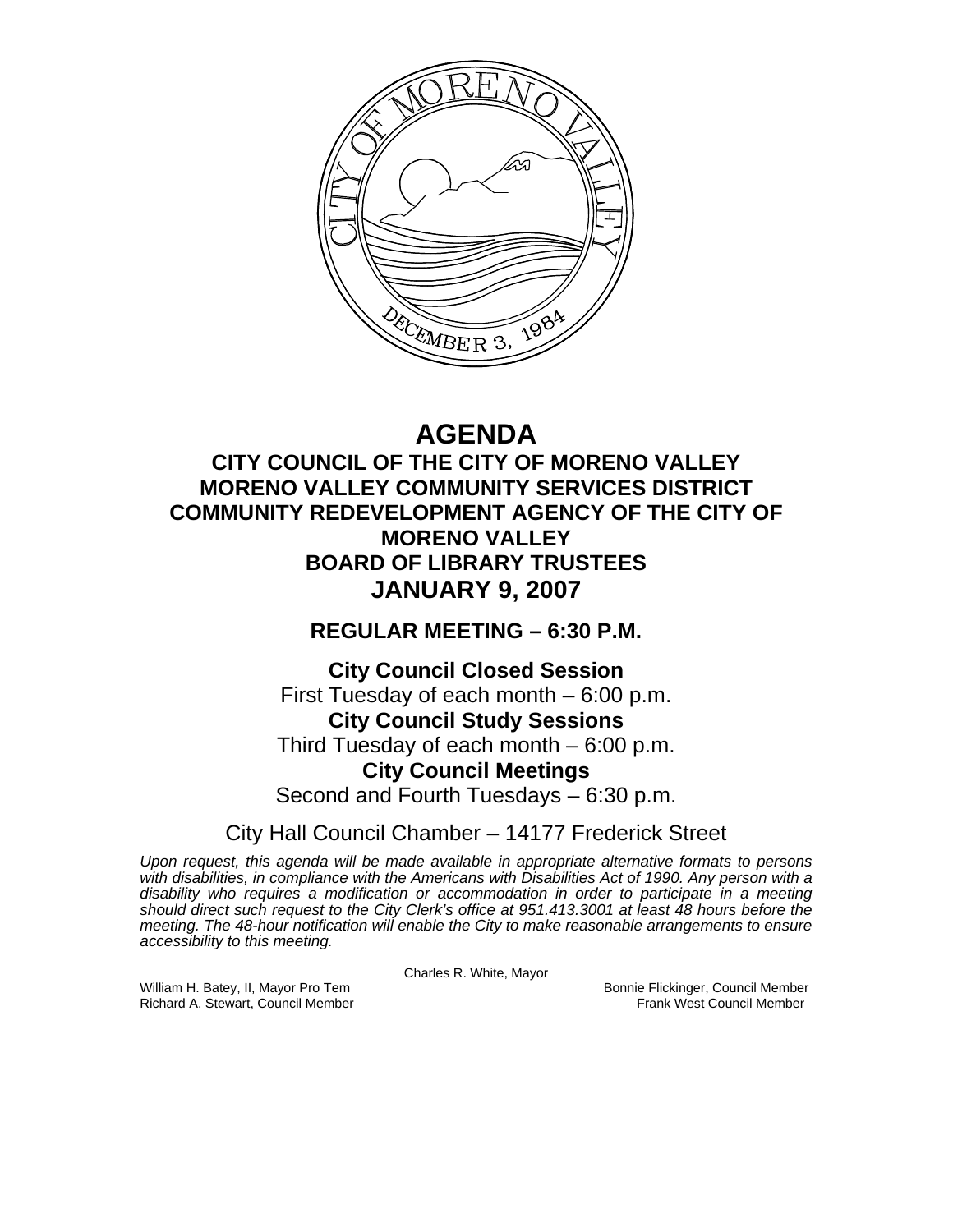#### **AGENDA REGULAR JOINT MEETING OF THE CITY COUNCIL OF THE CITY OF MORENO VALLEY, MORENO VALLEY COMMUNITY SERVICES DISTRICT, COMMUNITY REDEVELOPMENT AGENCY OF THE CITY OF MORENO VALLEY, AND THE BOARD OF LIBRARY TRUSTEES**

#### **JANUARY 9, 2007 - 6:30 P.M.**

**CALL TO ORDER** (Joint Meeting of the City Council of the City of Moreno Valley, Moreno Valley Community Services District, Community Redevelopment Agency of the City of Moreno Valley and the Board of Library Trustees - actions taken at the Joint Meeting are those of the Agency indicated on each Agenda item)

#### **PLEDGE OF ALLEGIANCE**

**INVOCATION** – Pastor John Milhouse, Calvary Chapel of Moreno Valley

#### **ROLL CALL**

#### **INTRODUCTIONS**

PUBLIC COMMENTS **ON MATTERS ON THE AGENDA** WILL BE TAKEN UP AS THE ITEM IS CALLED FOR BUSINESS, BETWEEN STAFF'S REPORT AND CITY COUNCIL DELIBERATION (SPEAKER SLIPS MAY BE TURNED IN UNTIL THE ITEM IS CALLED FOR BUSINESS.) Those wishing to speak should submit a BLUE speaker slip to the Bailiff. There is a three-minute limit per person. All remarks and questions shall be addressed to the presiding officer or to the City Council and not to any individual Council member, staff member or other person.

PUBLIC COMMENTS **ON MATTERS NOT ON THE AGENDA** UNDER THE JURISDICTION OF THE CITY COUNCIL WILL BE HEARD PRIOR TO CITY COUNCIL REPORTS AND CLOSING COMMENTS. IN THE EVENT THAT THE AGENDA ITEM FOR SUCH PUBLIC COMMENTS HAS NOT BEEN CALLED BY 9:00 P.M., IT SHALL BE CALLED AS THE NEXT ITEM OF BUSINESS FOLLOWING THE CONCLUSION OF ANY ITEM BEING HEARD AT 9:00 P.M. Those wishing to speak should submit a BLUE speaker slip to the Bailiff. There is a three-minute limit per person. All remarks and questions shall be addressed to the presiding officer or to the City Council and not to any individual Council member, staff member or other person.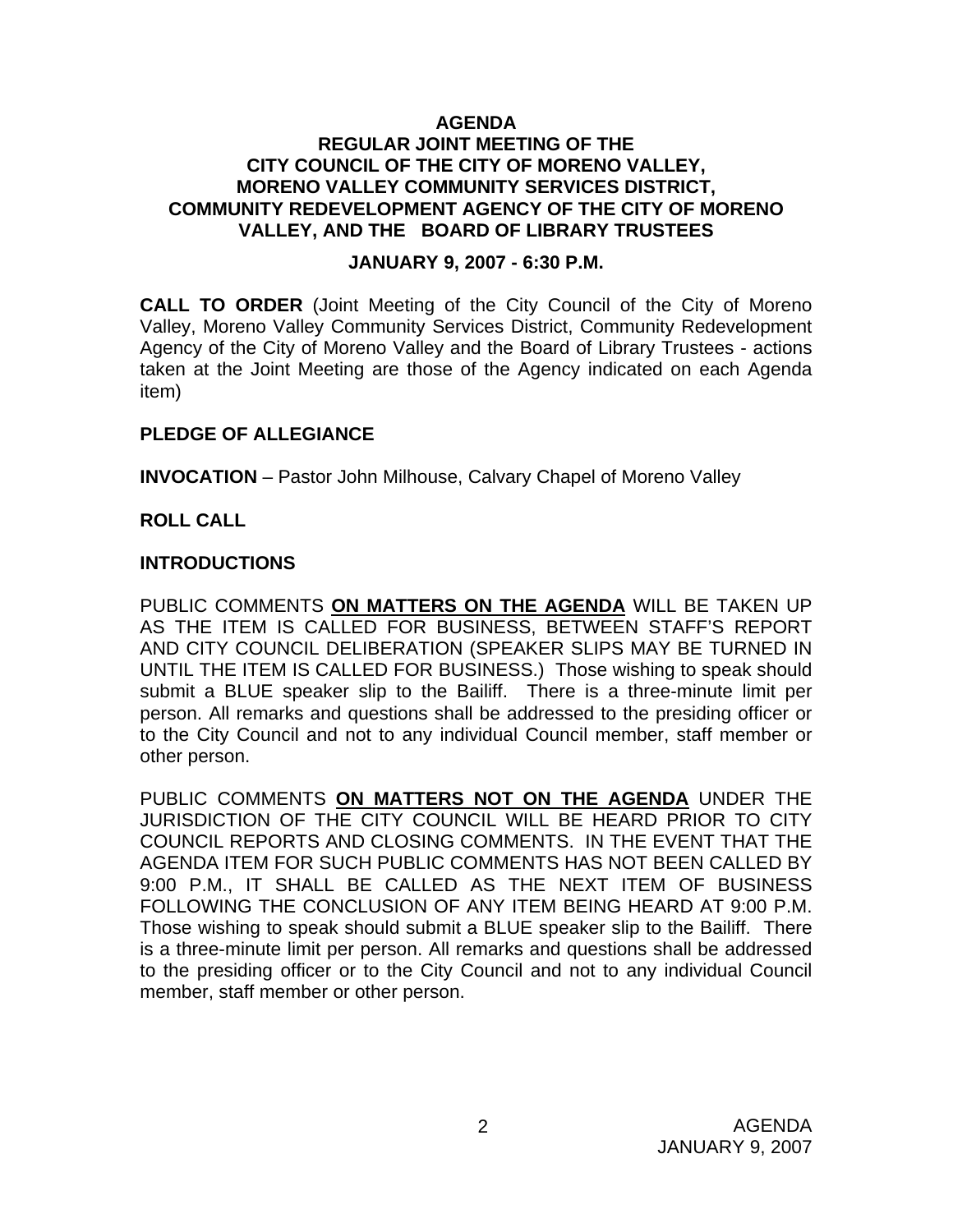#### **JOINT CONSENT CALENDARS (SECTIONS A-D) OF THE CITY COUNCIL OF THE CITY OF MORENO VALLEY, MORENO VALLEY COMMUNITY SERVICES DISTRICT, COMMUNITY REDEVELOPMENT AGENCY OF THE CITY OF MORENO VALLEY, AND THE BOARD OF LIBRARY TRUSTEES**

All items listed under the Consent Calendars, Sections A, B, C, and D are considered to be routine and non-controversial, and may be enacted by one motion unless a member of the Council, Community Services District, Redevelopment Agency or the Board of Library Trustees requests that an item be removed for separate action. The motion to adopt the Consent Calendars is deemed to be a separate motion by each Agency and shall be so recorded by the City Clerk. Items withdrawn for report/discussion will be heard after public hearing items.

## **A. CONSENT CALENDAR** - **CITY COUNCIL**

- A1. ORDINANCES FIRST READING BY TITLE ONLY Recommendation: Waive reading of all Ordinance Introductions and read by title only.
- A2. CITY COUNCIL REPORTS ON REIMBURSABLE ACTIVITIES (Report of: City Clerk's Department) Recommendation: Receive and file the Reports on Reimbursable Activities for the period of December 6, 2006 through January 2, 2007.
- A3. MINUTES REGULAR MEETING OF DECEMBER 12, 2006 (Report of: City Clerk's Department) Recommendation: Approve as submitted.
- A4. REVIEW AND CONTINUE THE EMERGENCY ACTION REGARDING THE DESIGN AND CONSTRUCTION OF THE MORENO VALLEY UTILITIES (MVU) 115 KILOVOLT (KV) SUBSTATION AND SWITCHYARD FACILITY (Report of: Public Works Department) Recommendation: Review and continue the Emergency Action taken by the Council during the September 26, 2006 Council Meeting under Resolution 2006-113 Making Findings of an Emergency and Authorizing the Execution of the Design-Build Agreement for the Moreno Valley Utilities Substation and Switchyard Project between the City of Moreno Valley, as Owner, and ABB, Inc., a Delaware Corporation, as Design-Builder in accordance with Public Contract Code Sections 20168, 22050, and Government Code Section 5956.
- A5. ORDINANCE NO. 731 AN ORDINANCE OF THE CITY COUNCIL OF THE CITY OF MORENO VALLEY, CALIFORNIA, AMENDING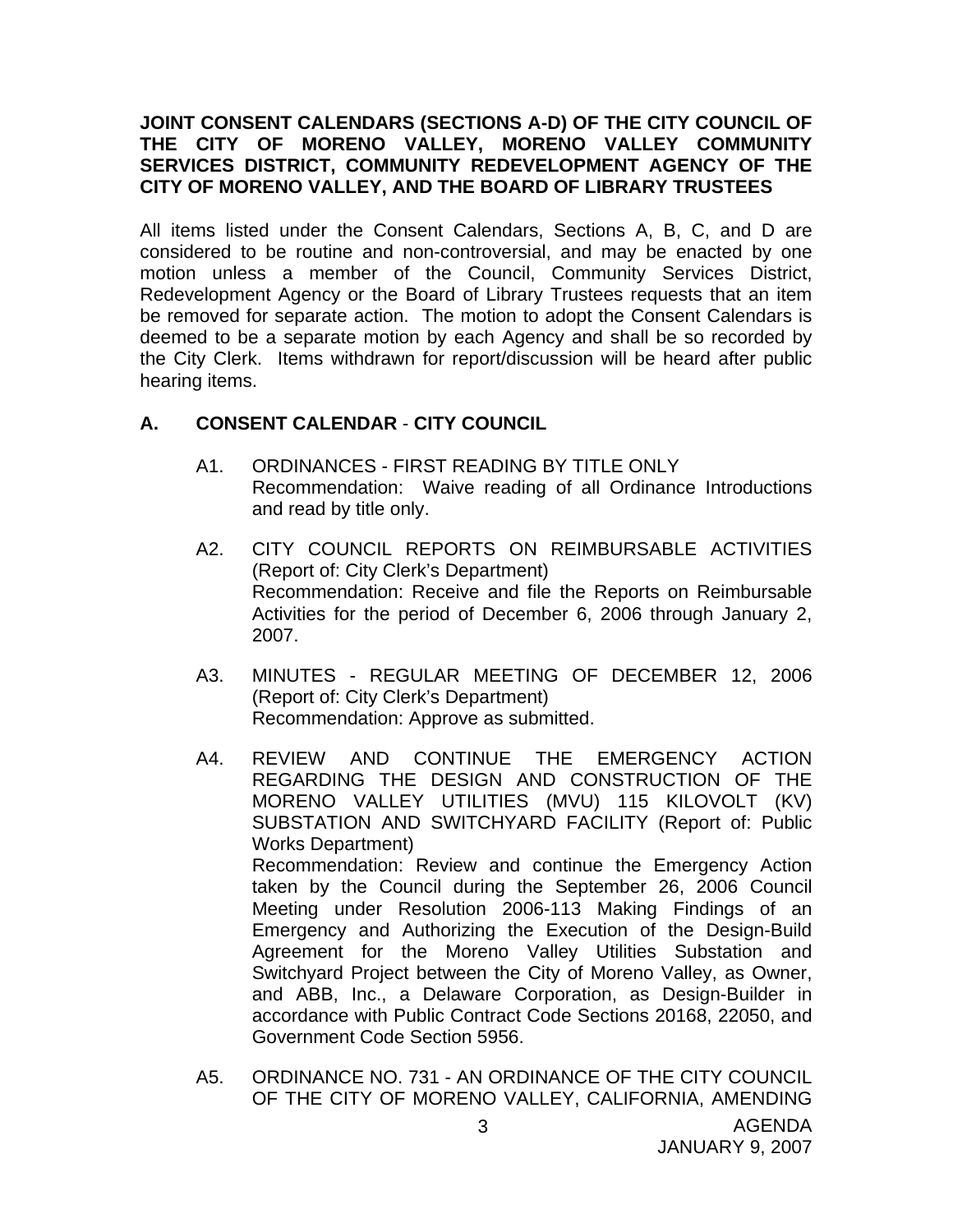TITLE 9 OF THE CITY OF MORENO VALLEY MUNICIPAL CODE BY AMENDING SECTION 9.09.090 "AGRICULTURAL AND ANIMAL USES" OF CHAPTER 9.09 "SPECIFIC USE DEVELOPMENT STANDARDS AND BY ADDING SECTION 9.07.080 "PRIMARY ANIMAL KEEPING OVERLAY (PAKO)" TO CHAPTER 9.07 ENTITLED "SPECIAL DISTRICTS" FOR DESIGNATED AREAS WITHIN ANIMAL KEEPING ZONES CITYWIDE AND FINDING THE AMENDMENT (PA05-0048) IS EXEMPT UNDER SECTION 15061 OF THE CALIFORNIA ENVIORNMENTAL QUALITY ACT GUIDELINES (RECEIVED FIRST READING AND INTRODUCTION ON DECEMBER 12, 2006 ON A 5-0 VOTE) (Report of: Community Development Department) Recommendation: Adopt Ordinance No. 731

#### Ordinance No. 731

 An Ordinance of the City Council of the City of Moreno Valley, Amending Title 9 of the City of Moreno Valley Municipal Code by Amending Section 9.09.090 "Agricultural and Animal Uses" of Chapter 9.09 "Specific Use Development Standards" and by Adding Section 9.07.080 "Primary Animal Keeping Overlay (PAKO)" to Chapter 9.07 Entitled "Special Districts" for Designated Areas within Animal Keeping Zones Citywide and Finding the Amendment (PA05-0048) is Exempt Under Section 15061 of the California Environmental Quality Act Guidelines

- A6. TRACT 29920-3 SINGLE FAMILY RESIDENTIAL PROJECT AMENDMENT TO AGREEMENT FOR PUBLIC IMPROVEMENTS (TIME EXTENSION), SOUTH SIDE OF IRIS AVENUE, EAST OF LASSELLE STREET, DEVELOPER – CHT INVESTMENT, LLC, NEWPORT BEACH, CA (Report of Public Works Department) Recommendation:
	- 1. Authorize the Mayor to execute the Amendment to Agreement for Public Improvements for Tract 29920-3;
	- 2. Instruct the City Clerk to forward the completed Amendment to Agreement for Public Improvements to the County Recorder's Office for recordation; and
	- 3. Authorize the City Engineer to execute any future time extension amendments to the agreement, subject to City Attorney approval, if the required public improvements are not completed within said timeframe.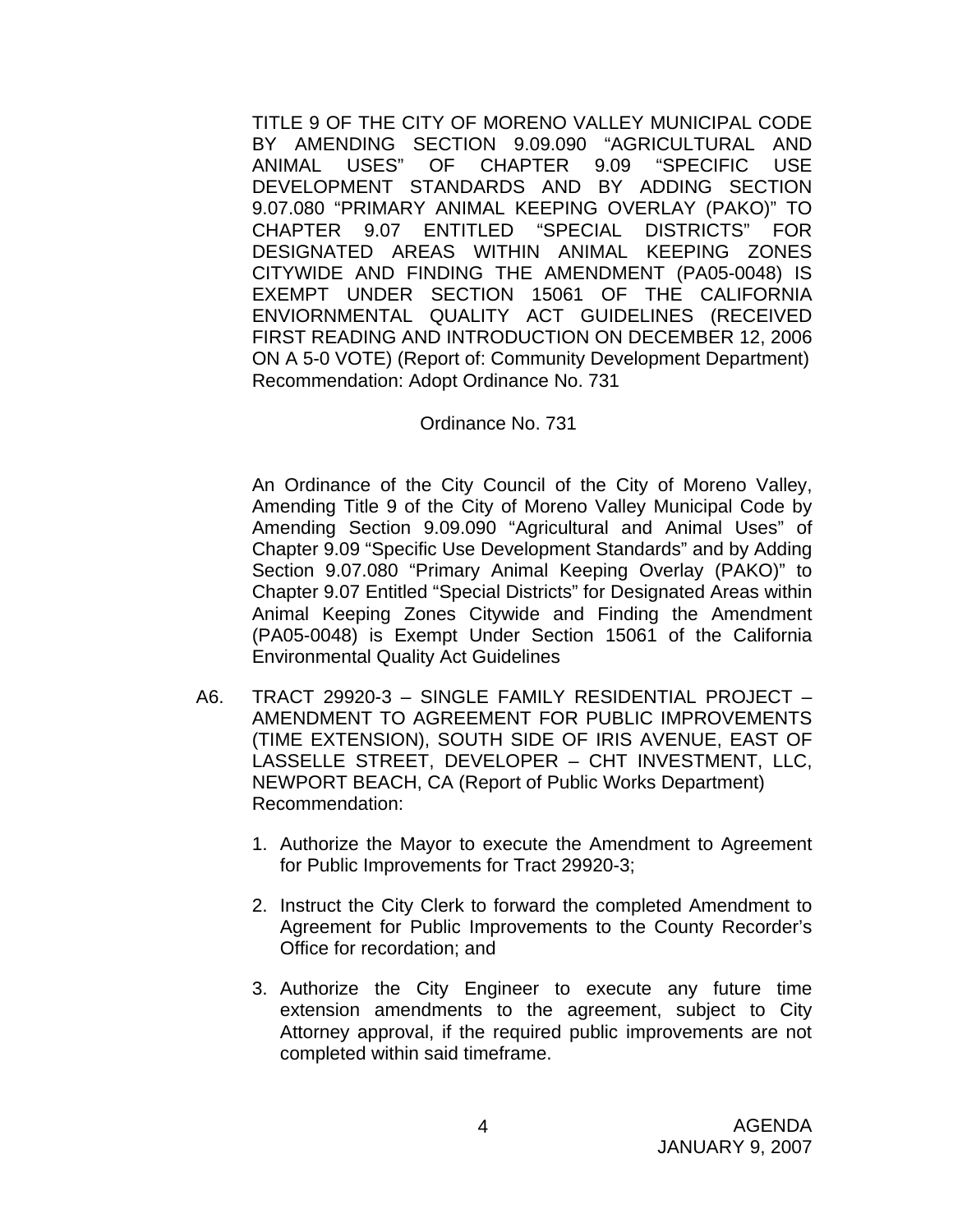- A7. TRACT 31050 SINGLE FAMILY RESIDENTIAL PROJECT 2<sup>ND</sup> AMENDMENT TO AGREEMENT FOR PUBLIC IMPROVEMENTS (TIME EXTENSION), SOUTHEAST CORNER OF SADDLEBROOK LANE AND THE EXTENSION OF LURIN AVENUE, SUBDIVIDER – WL HOMES LLC dba JOHN LAING HOMES, CORONA CA (Report of: Public Works Department) Recommendation:
	- 1. Authorize the Mayor to execute the  $2^{nd}$  Amendment to Agreement for Public Improvements for Tract 31050;
	- 2. Instruct the City Clerk to forward the completed  $2<sup>nd</sup>$  Amendment to Agreement for Public Improvements to the County Recorder's Office for recordation; and
	- 3. Authorize the City Engineer to execute any future time extension amendments to the agreement, subject to City Attorney approval, if the required public improvements are not completed within said timeframe.
- A8. TRACT 31129 SINGLE FAMILY RESIDENTIAL ACCEPT AMENDMENT TO AGREEMENT AND SUBSTITUTION BONDS FOR PUBLIC IMPROVEMENTS (TIME EXTENSION), NORTH SIDE OF CACTUS AVENUE, SOUTH SIDE OF BRODIAEA AVENUE, AND EAST OF OLIVER STREET, DEVELOPER – WESTERN PACIFIC HOUSING, INC., IRVINE, CA (Report of: Public Works Department) Recommendation:
	- 1. Authorize the Mayor to execute the Amendment to Agreement for Public Improvements for Tract 31129;
	- 2. Accept the substitution bonds issued by Safeco Insurance Company of America for Tract 31129 submitted by Western Pacific Housing, Inc.;
	- 3. Authorize the City Engineer to exonerate the Faithful Performance Bond and Material and Labor Bond previously submitted by Western Pacific Housing, Inc. and issued by Quanta Indemnity Company upon acceptance of the substitution bonds;
	- 4. Instruct the City Clerk to forward the completed Amendment to Agreement for Public Improvements to the County Recorder's Office for recordation; and
	- 5. Authorize the City Engineer to execute any future time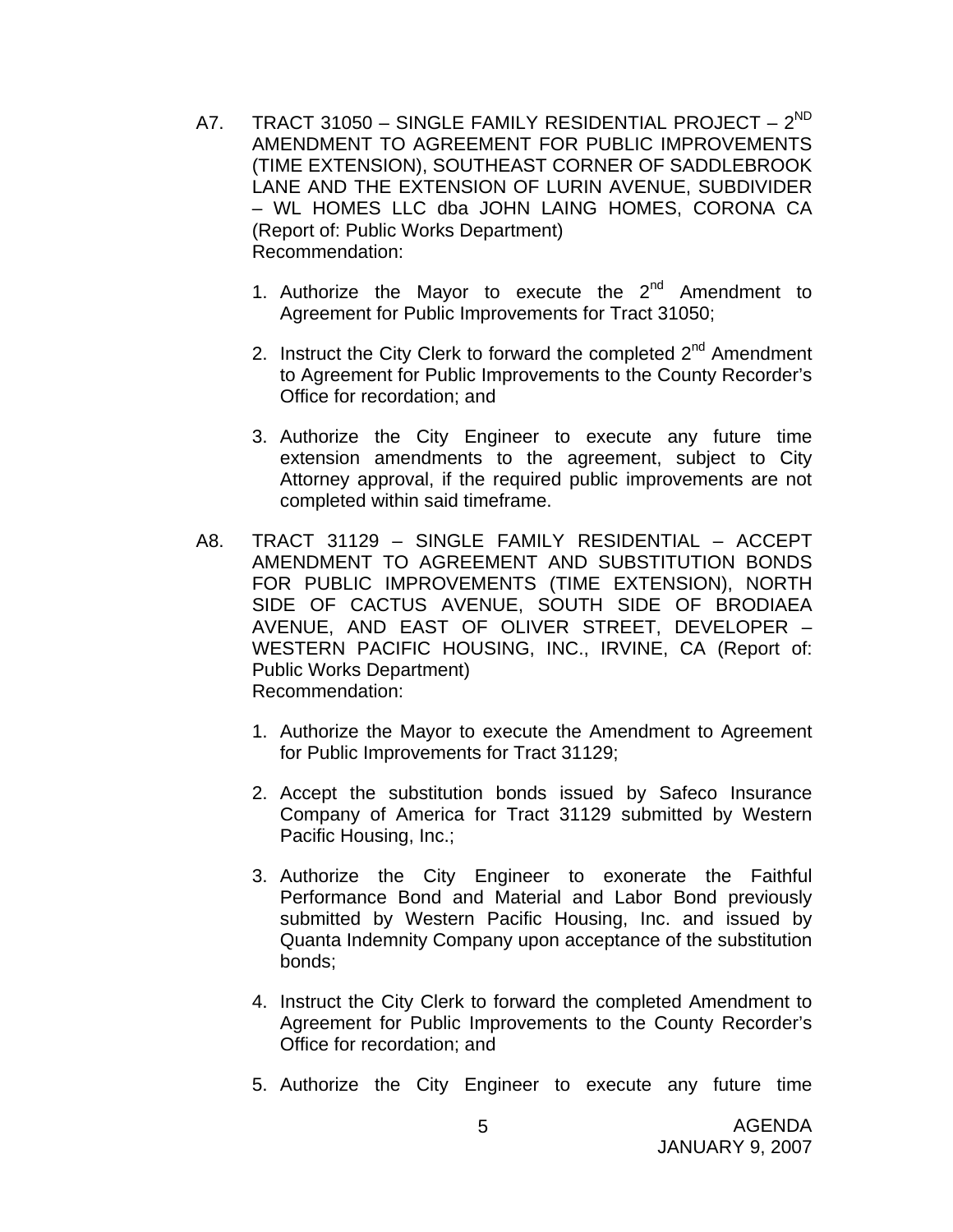extension amendments to the agreement, subject to City Attorney approval, if the required public improvements are not completed within said timeframe.

- A9. TRACT MAP 31149 REDUCE FAITHFUL PERFORMANCE BOND AND ADOPT THE RESOLUTION AUTHORIZING ACCEPTANCE OF THE PUBLIC IMPROVEMENTS AS COMPLETE AND ACCEPTING BIANCA COURT AND THE PORTION OF KITCHING STREET ASSOCIATED WITH THE PROJECT INTO THE CITY'S MAINTAINED STREET SYSTEM, DEVELOPER – J.W.S. ASSOCIATES, LLC, HUNTINGTON BEACH, CA (Report of: Public Works Department) Recommendation:
	- 1. Adopt Resolution No. 2007-01 authorizing the acceptance of the public improvements for Tract Map 31149 as complete and accepting Bianca Court and the portion of Kitching Street associated with the project into the City's maintained street system.

#### Resolution No. 2007-01

 A Resolution of the City Council of the City of Moreno Valley, California, Authorizing the Acceptance of the Public Improvements as Complete within Tract 31149, and Accepting Bianca Court and the portion of Kitching Street Associated with the Project into the City's Maintained Street System

- 2. Authorize the City Engineer to execute the 90% reduction to the Faithful Performance Bond, exonerate the Material and Labor Bond in 90 days if there are no stop notices or liens on file with the City Clerk, and exonerate the final 10% of the Faithful Performance Bond in one year when all clearances are received.
- A10. TRACT 31268 REDUCE FAITHFUL PERFORMANCE BOND AND ADOPT THE RESOLUTION AUTHORIZING ACCEPTANCE OF THE PUBLIC IMPROVEMENTS AS COMPLETE AND ACCEPTING BELMONT PARK WAY, MEADOWLANDS COURT, AND THOSE PORTIONS OF WILMOT STREET AND COTTONWOOD AVENUE ASSOCIATED WITH THE PROJECT INTO THE CITY'S MAINTAINED STREET SYSTEM, DEVELOPER – RICHMOND AMERICAN HOMES, A COLORADO CORPORATION, CORONA, CA (Report of: Public Works Department) Recommendation: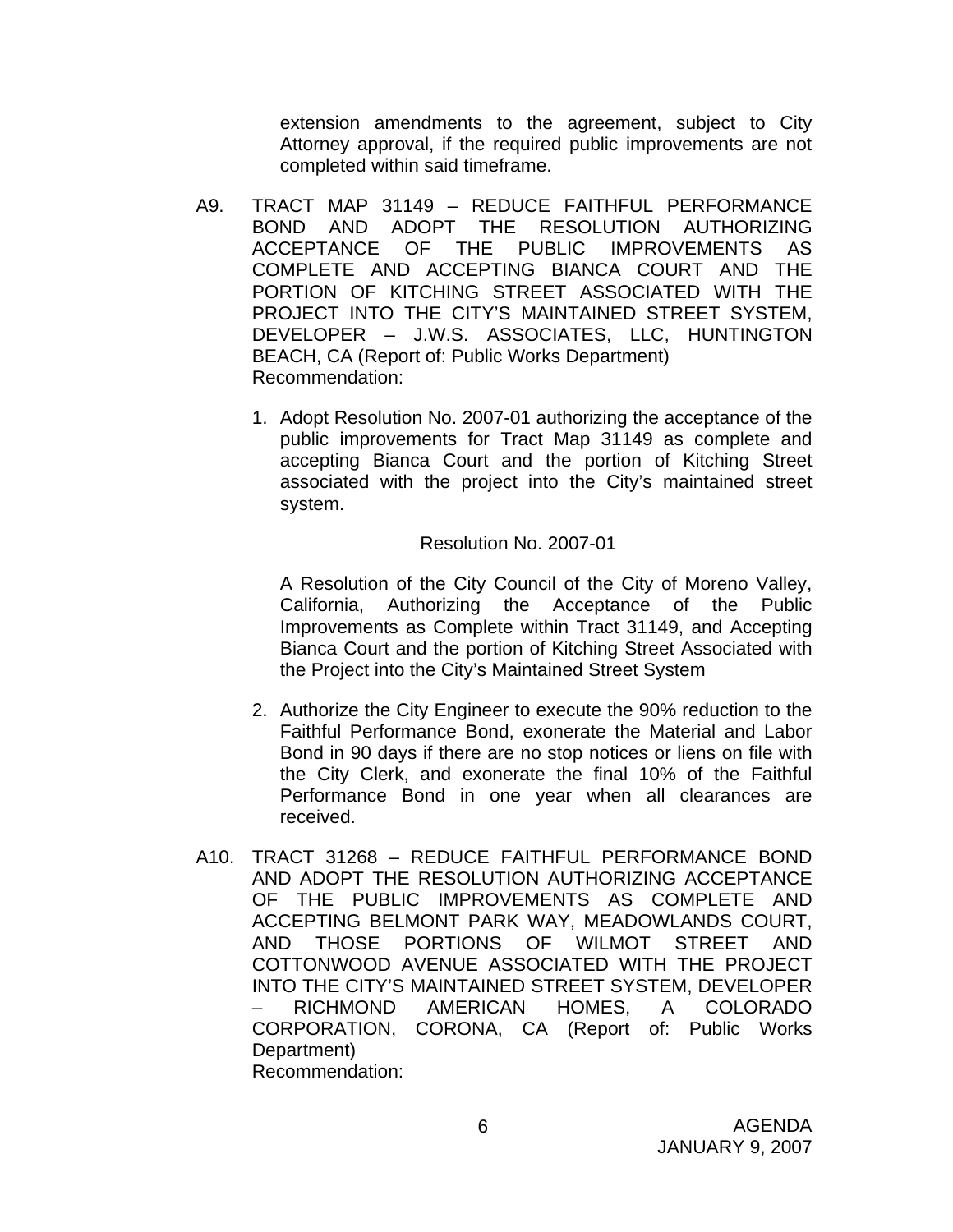1. Adopt Resolution No. 2007-02 authorizing the acceptance of the public improvements for Tract 31268 as complete and accepting Belmont Park Way, Meadowlands Court, and those portions of Wilmot Street and Cottonwood Avenue associated with the project into the City's maintained street system.

#### Resolution No. 2007-02

A Resolution of the City Council of the City of Moreno Valley, California, Authorizing the Acceptance of the Public Improvements as Complete within Tract 31268, and Accepting Belmont Park Way, Meadowlands Court, and those Portions of Wilmot Street and Cottonwood Avenue Associated with the Project into the City's Maintained Street System

- 2. Authorize the City Engineer to execute the 90% reduction to the Faithful Performance Bond, exonerate the Material and Labor Bond in 90 days if there are no stop notices or liens on file with the City Clerk, and exonerate the final 10% of the Faithful Performance Bond in one year when all clearances are received.
- A11. TRACT 31326 SINGLE FAMILY RESIDENTIAL ACCEPT AMENDMENT TO AGREEMENT AND SUBSTITUTION BONDS FOR PUBLIC IMPROVEMENTS (TIME EXTENSION), NORTHWEST CORNER OF BAY AVENUE AND MORRISON STREET, DEVELOPER – WESTERN PACIFIC HOUSING, INC., IRVINE, CA (Report of: Public Works Department) Recommendation:
	- 1. Authorize the Mayor to execute the Amendment to Agreement for Public Improvements for Tract 31326;
	- 2. Accept the substitution bonds issued by Safeco Insurance Company of America for Tract 31326 submitted by Western Pacific Housing, Inc.;
	- 3. Authorize the City Engineer to exonerate the Faithful Performance Bond and Material and Labor Bond previously submitted by Western Pacific Housing, Inc. and issued by Quanta Indemnity Company upon acceptance of the substitution bonds;
	- 4. Instruct the City Clerk to forward the completed Amendment to Agreement for Public Improvements to the County Recorder's Office for recordation; and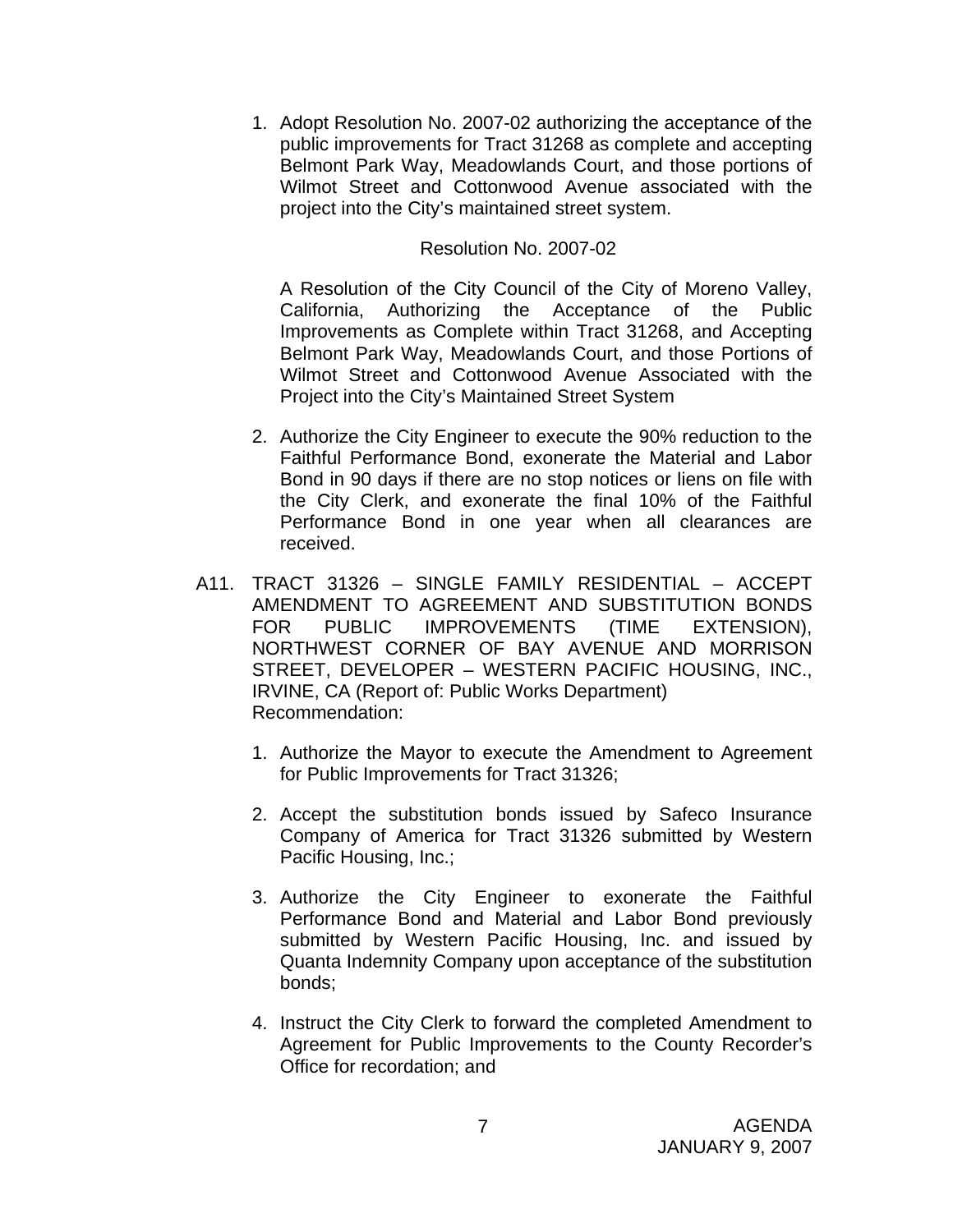- 5. Authorize the City Engineer to execute any future time extension amendments to the agreement, subject to City Attorney approval, if the required public improvements are not completed within said timeframe.
- A12. PARCEL MAP 33930 APPROVE FINAL MAP, SOUTHEAST CORNER OF ELSWORTH STREET AND ALESSANDRO BOULEVARD, SUBDIVIDER – MORENO VALLEY HEALTH, LLC, DENVER, CO (Report of: Public Works Department) Recommendation:
	- 1. Approve Parcel Map 33930; and
	- 2. Authorize the City Clerk to sign the map and transmit said map to the County Recorder's Office for recordation.
- A13. MINUTES SPECIAL MEETING OF DECEMBER 19, 2006 (Report of: City Clerk's Department) Recommendation: Approve as submitted.
- A14. MINUTES ADJOURNED MEETING OF DECEMBER 19, 2006 (Report of: City Clerk's Department) Recommendation: Approve as submitted.
- A15. MINUTES SPECIAL MEETING OF JANUARY 2, 2007 (Report of: City Clerk's Department) Recommendation: Approve as submitted.
- A16. RESOLUTION REGARDING THE CONVEYANCE OF TITLE FOR FIRE STATION 58 AND FIRE STATION 65 FROM THE COUNTY OF RIVERSIDE TO THE CITY OF MORENO VALLEY (Report of: Fire Department) Recommendation:
	- 1. Adopt Resolution 2007-03, accepting the conveyance of title for Fire Station 58 and Fire Station 65 from the County of Riverside to the City of Moreno Valley; and

Resolution No. 2007-03

A Resolution of the City Council of the City of Moreno Valley, California, Approving the Conveyance of Title for Fire Station 58 and Fire Station 65 from the County of Riverside to the City of Moreno Valley

2. Direct the City Clerk to certify to the acceptance of the Quitclaim Deeds.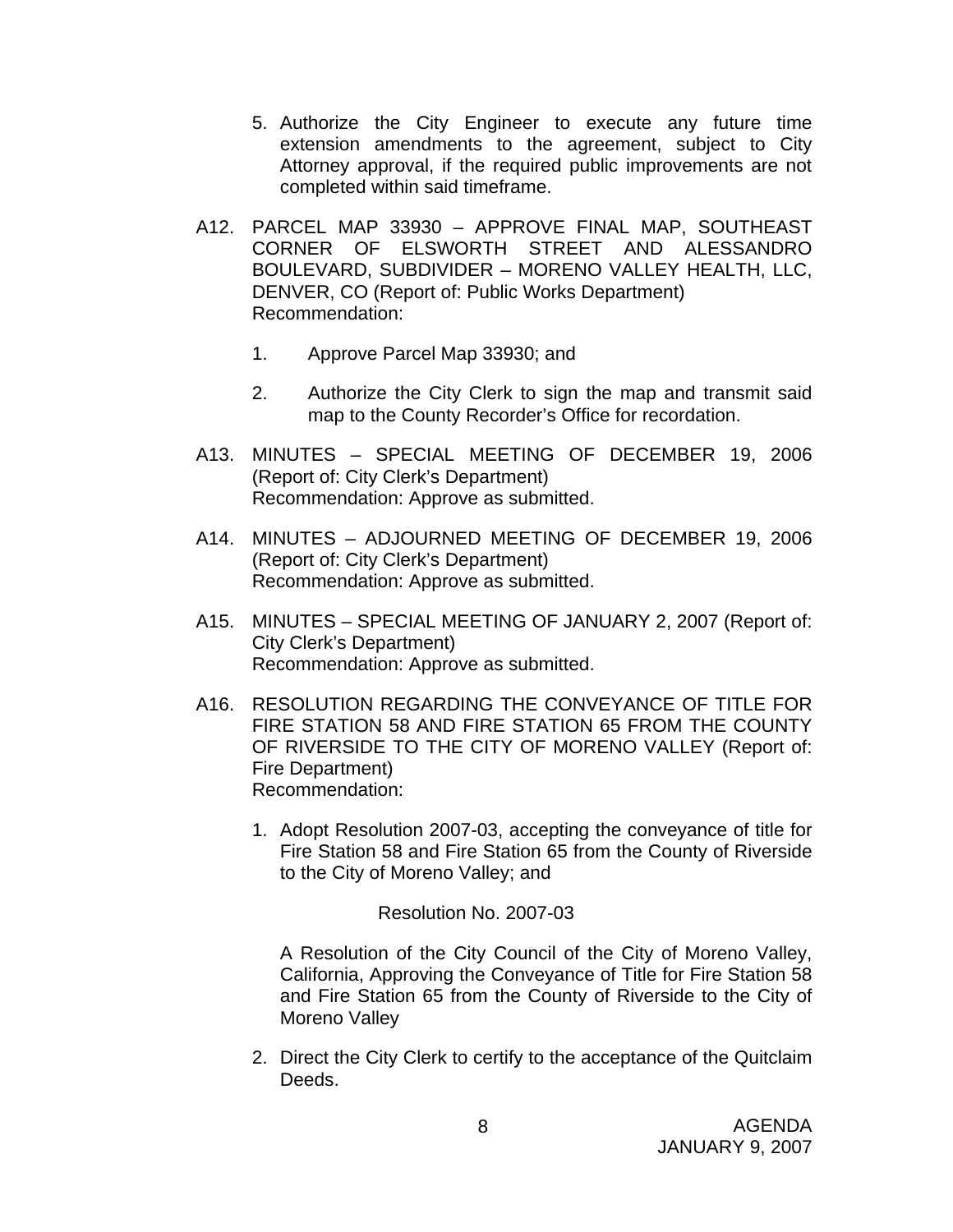- A17. FY 06/07 BUDGET APPROPRIATION ADJUSTMENT FOR PROFESSIONAL CONSULTANT SERVICES FOR THE PUBLIC WORKS DEPARTMENT, LAND DEVELOPMENT DIVISION AND AUTHORIZATION TO INCREASE FY 06/07 PURCHASE ORDER FOR "ON-CALL" INSPECTION SERVICES WITH VALI COOPER AND ASSOCIATES (VCA) (Report of: Public Works Department) Recommendation:
	- 1. Approve an additional appropriation to the Public Works "Other Professional Services" Fund (Account Number 00011.52710.6255) in the amount of \$110,000; and
	- 2. Authorize the City Manager to execute the \$110,000 change order to the existing FY 06/07 purchase order with VCA for "On-Call" inspection services.
- A18. PARCEL MAP 20036 EXONERATION OF BONDS FOR PUBLIC IMPROVEMENTS, SOUTHWEST CORNER OF TIFFANY LANE AND PIGEON PASS ROAD, SUBDIVIDER – JAY A. ZUPPARDO, MORENO VALLEY, CA (Report of: Public Works Department) Recommendation: Authorize the City Engineer to exonerate the Faithful Performance Bond and Material and Labor Bond from American Motorists Insurance Company, submitted by Jay A. Zuppardo for Parcel Map 20036, pending the City's receipt of a copy of the signed, notarized, and recorded Easement Deeds and Slope Easement Deeds, and execution of the two Right-of-Entries for APNs 264-110-025 & -026.
- A19. TRACT 30318 SPORTS PARK 2<sup>ND</sup> AMENDMENT TO AGREEMENT FOR PARK IMPROVEMENTS (TIME EXTENSION), EAST OF LASSELLE STREET, SOUTH OF KRAMERIA AVENUE IN THE MORENO VALLEY RANCH SPECIFIC PLAN AREA, DEVELOPER – EMPIRE LAND, LLC, ONTARIO, CA (Report of: Public Works Department)

Recommendation:

- 1. Authorize the Mayor to execute the  $2^{nd}$  Amendment to Agreement for Park Improvements for Tract 30318 Sports Park; and
- 2. Instruct the City Clerk to forward the completed  $2<sup>nd</sup>$  Amendment to Agreement for Park Improvements to the County Recorder's Office for recordation.
- A20. RATIFICATION OF REJECTION OF ALL BIDS FOR PROJECT NO. 06-00400 – SUBSTATION FEEDER PROJECT –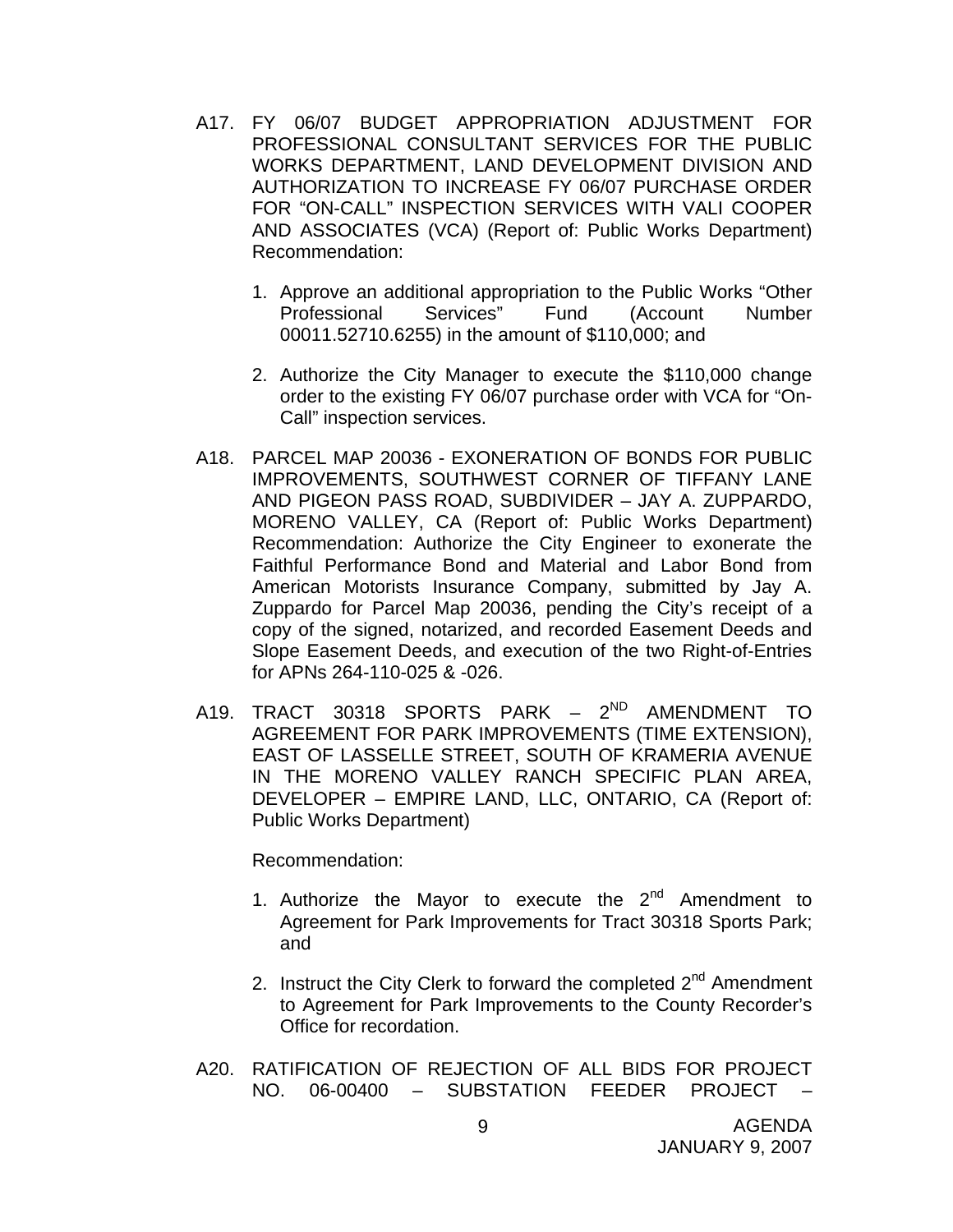ELECTRICAL CABLE INSTALLATION (Report of: Public Works Department) Recommendation:

- 1. Ratify the City Manager's decision to reject all bids opened on December 11, 2006 for the construction of the Substation Feeder Project, Electrical Cable Installation; and
- 2. Ratify the City Manager's decision to direct the City Clerk to readvertise for construction bids for the construction of the Substation Feeder Project, Electrical Cable Installation.
- A21. RATIFICATION OF REJECTION OF ALL BIDS FOR PROJECT NO. 06-00300 - SUBSTATION FEEDER PROJECT STRUCTURES AND CONDUITS (Report of: Public Works Department) Recommendation:
	- 1. Ratify the City Manager's decision to reject all bids opened December 11, 2006 for the construction of the Substation Feeder Project, Structures and Conduits; and
	- 2. Ratify the City Manager's decision to direct the City Clerk to readvertise for construction bids for the construction of the Substation Feeder Project, Structures and Conduits.

# **B. CONSENT CALENDAR** - **COMMUNITY SERVICES DISTRICT**

- B1. ORDINANCES FIRST READING BY TITLE ONLY Recommendation: Waive reading of all Ordinance Introductions and read by title only.
- B2. MINUTES REGULAR MEETING OF DECEMBER 12, 2006 (Report of: City Clerk's Department) Recommendation: Approve as submitted.
- B3. MINUTES SPECIAL MEETING OF DECEMBER 19, 2006 (Report of: City Clerk's Department) Recommendation: Approve as submitted.
- B4. MINUTES SPECIAL MEETING OF JANUARY 2, 2007 (Report of: City Clerk's Department) Recommendation: Approve as submitted.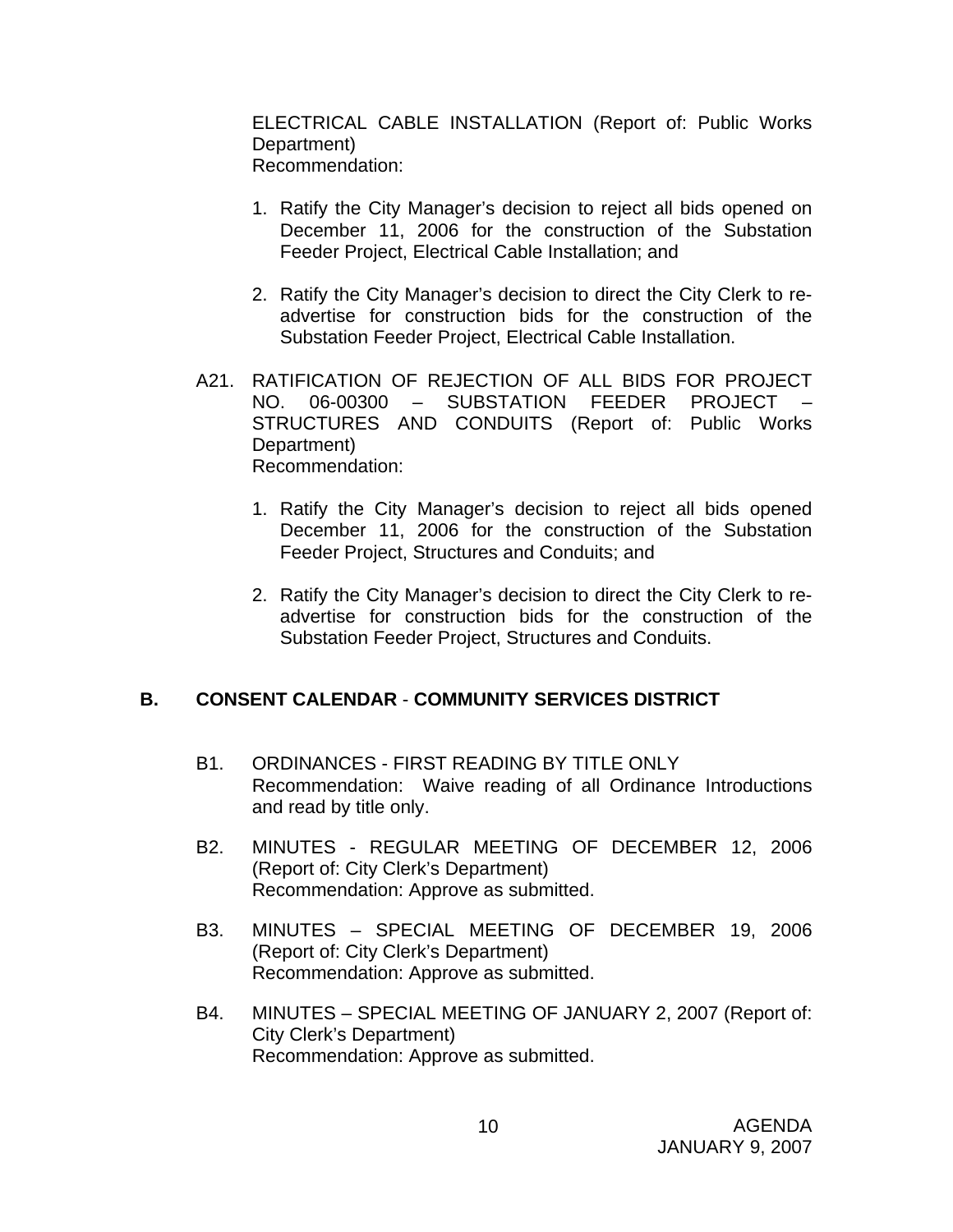B5. CERTIFICATION OF COMMUNITY FACILITIES DISTRICT NO. 1 (NEIGHBORHOOD PARK MAINTENANCE) ANNEXATION 2006- 22) (Report of Public Works Department) Recommendation: Approve and Adopt Resolution No. CSD 2007- 01; a Resolution of the Moreno Valley Community Services District of the City of Moreno Valley, California, certifying the results of an election and adding property to Community Facilities District No. ("CFD No. 1") for Annexation No. 2006-22.

Resolution No. CSD 2007-01

 Resolution of the Moreno Valley Community Services District of the City of Moreno Valley, Certifying the Results of an Election and Adding Property to Community Facilities District No. 1

## **C. CONSENT CALENDAR** - **COMMUNITY REDEVELOPMENT AGENCY**

- C1. ORDINANCES FIRST READING BY TITLE ONLY Recommendation: Waive reading of all Ordinance Introductions and read by title only.
- C2. MINUTES REGULAR MEETING OF DECEMBER 12, 2006 (Report of: City Clerk's Department) Recommendation: Approve as submitted.
- C3. MINUTES SPECIAL MEETING OF DECEMBER 19, 2006 (Report of: City Clerk's Department) Recommendation: Approve as submitted.
- C4. MINUTES SPECIAL MEETING OF JANUARY 2, 2007 (Report of: City Clerk's Department) Recommendation: Approve as submitted.

# **D. CONSENT CALENDAR** - **BOARD OF LIBRARY TRUSTEES**

- D1. ORDINANCES FIRST READING BY TITLE ONLY Recommendation: Waive reading of all Ordinance Introductions and read by title only.
- D2. MINUTES REGULAR MEETING OF DECEMBER 12, 2006 (Report of: City Clerk's Department) Recommendation: Approve as submitted.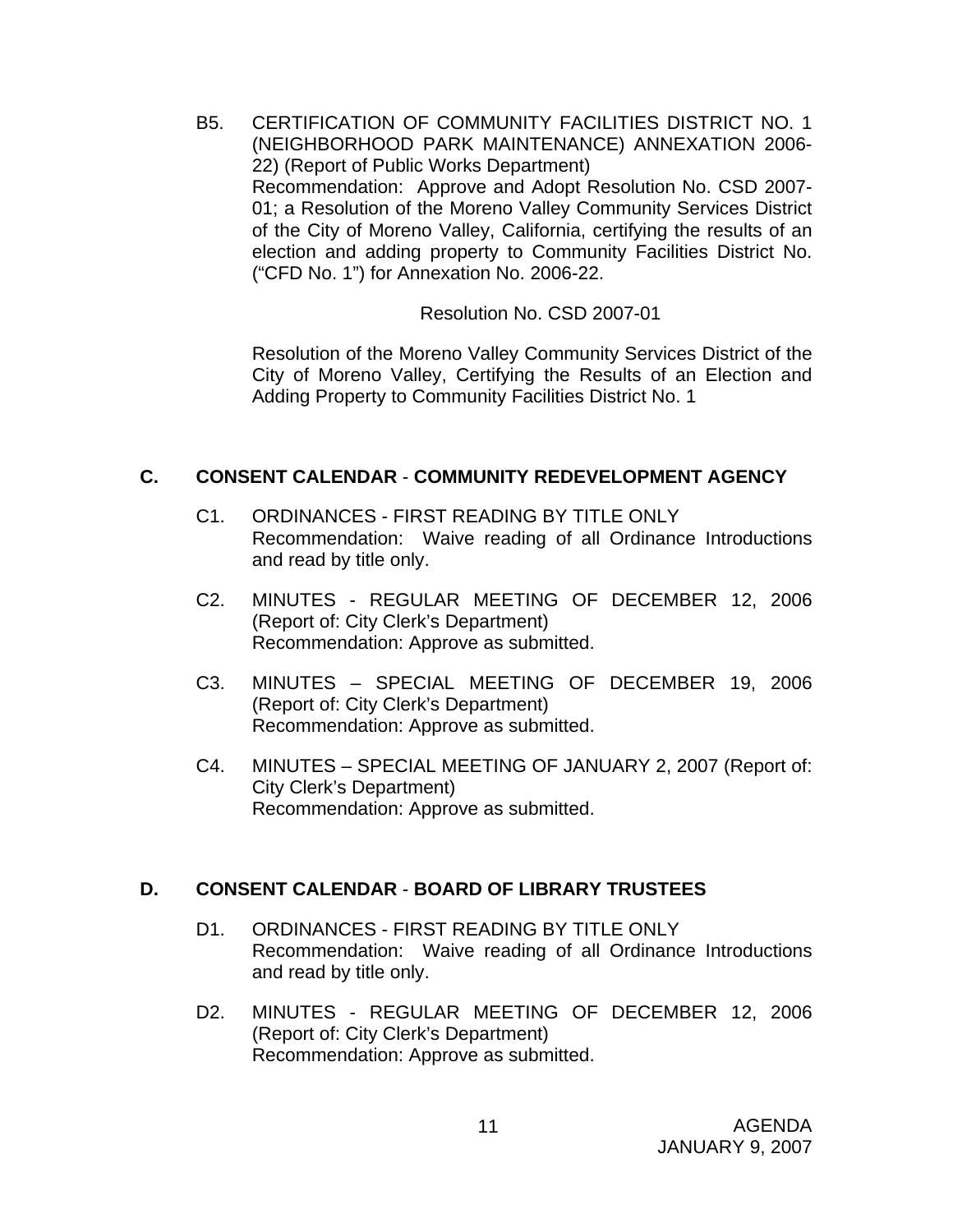D3. MINUTES – SPECIAL MEETING OF DECEMBER 19, 2006 (Report of: City Clerk's Department) Recommendation: Approve as submitted.

# **E. PUBLIC HEARINGS**

Questions or comments from the public on a Public Hearing matter are limited to five minutes per individual and must pertain to the subject under consideration.

 Those wishing to speak should complete and submit a GOLDENROD speaker slip to the Bailiff.

- E1. A PUBLIC HEARING FOR A CHANGE OF ZONE (PA06-0098) FROM OFFICE (O) TO RESIDENTIAL 15 (R15), A PLOT PLAN (PA06-0097) AND TENTATIVE TRACT MAP NO. 33607 (PA06- 0096) FOR A 52-UNIT CONDOMINIUM PROJECT ON THE 4.28- ACRES LOCATED ON THE EAST SIDE OF PERRIS BOULEVARD, SOUTH OF CACTUS AVENUE AND NORTH OF DELPHINIUM AVENUE (Report of: Community Development Department) Recommendation:
- 1. Adopt a Negative Declaration for applications PA06-0098 (Zone Change), PA06-0097 (Plot Plan) and PA06-0096 (Tentative Tract Map No. 33607). The projects, individually and cumulatively, will not result in a significant effect on the environment;
- 2. Introduce Ordinance No. 733 approving a Zone Change (PA06- 0098) Office (O) to Residential 15 (R15), based on the findings in the Ordinance, and the revised Zoning Atlas page as attached to the Ordinance as Exhibit A;

#### Ordinance No. 733

An Ordinance of the City Council of the City of Moreno Valley, California, Approving PA06-0098 (Zone Change) to Change the Land Use from Office to R15 for Approximately 4.28 Acres on Assessor's Parcel Numbers 484-231-015 and 484-231-016 Located at the East Side of Perris Boulevard, South of Cactus Avenue and North of Delphinium Avenue

3. Approve Resolution No. 2007-04 approving the Plot Plan (PA06- 0097) and Tentative Tract Map No. 33607 (PA06-0096), based on the findings in the Resolution, and the Conditions of Approval as attached to the resolution as Exhibits A and B.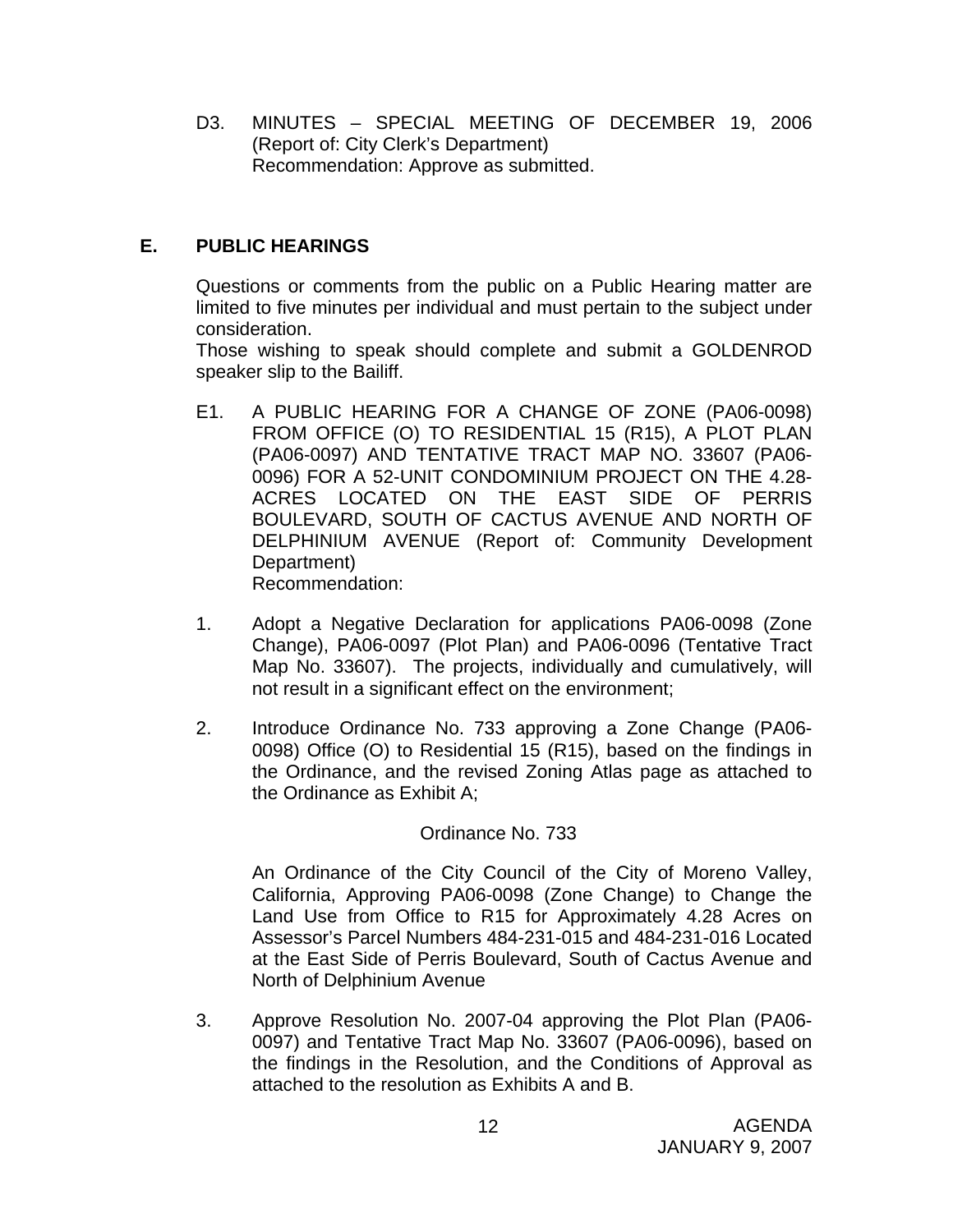#### Resolution No. 2007-04

 A Resolution of the City Council of the City of Moreno Valley, California, Approving Plot Plan (PA06-0097) and Tentative Condominium Map Number 33607 (PA06-0096) for the Construction of 52 Condominiums on approximately 4.28 Acres Located on the East Side of Perris Boulevard, South of Cactus Avenue and North of Delphinium Avenue (APN 484-231-015 and 484-231-016)

## **F. ITEMS REMOVED FROM CONSENT CALENDARS FOR DISCUSSION OR SEPARATE ACTION**

#### **G. REPORTS**

- G1. CITY COUNCIL REPORTS ON REGIONAL ACTIVITIES
	- a. Report on March Joint Powers Commission by Council Member Stewart
- G2. RECOMMENDATIONS FOR CONSTRUCTING A NEW LIBRARY (CONTINUED FROM DECEMBER 19, 2006) (Report of: Finance Department) That the City Council take the following action:
	- 1. Approve Option 1: a 38,777 square foot Phase 1 library building on the Civic Center site with an estimated cost of \$22 million;
	- 2. Direct staff to issue a Request for Proposals (RFP) for Architectural and Engineering consultants for plans, specifications, engineering estimates, bidding coordination services and construction contract support for Phase I design with an additive alternative for the same tasks for the Phase II portion;
	- 3. Approve the Option 1: Phase 1 Financing Plan, including provisional approval for the issuance of long-term debt consistent with the Recommended Financing Plan as identified in the Fiscal Impact Section of this report;
	- 4. Approve the development of a Library Facilities Master Plan;
	- 5. Approve a professional services agreement with Nancy Martin (DBA Name Strategies) to spearhead outreach and fundraising efforts, including the formation of a 501(c)(3) non-profit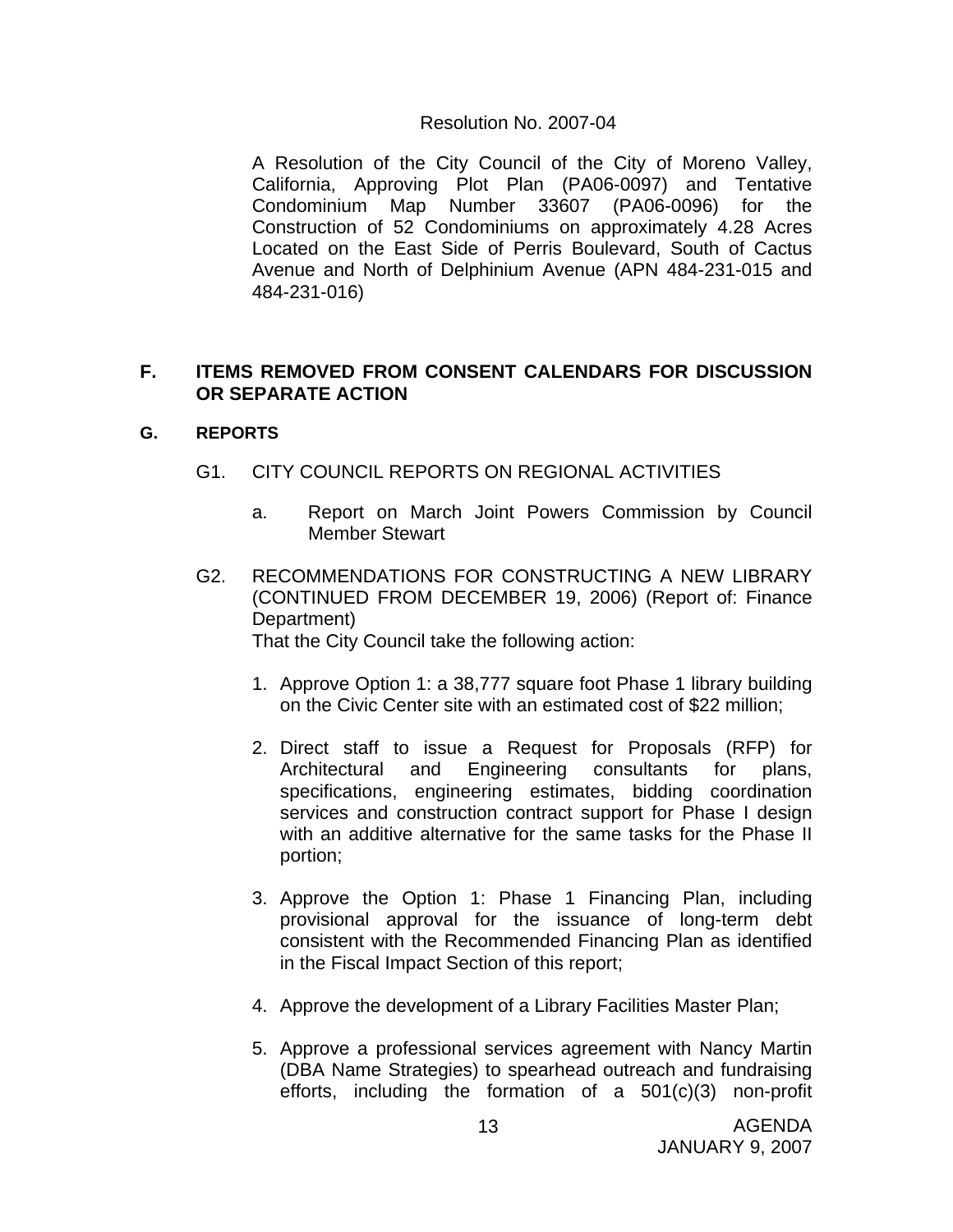organization for Moreno Valley;

- 6. Approve the application for an HCD grant and using it for the construction of the new library; and
- 7. Direct staff to pursue an increase in the City's Transient Occupancy Tax.
- G3. ASSISTANCE TO FIREFIGHTERS GRANT PROGRAM: FIRE PREVENTION AND SAFETY GRANT – EMERGENCY VEHICLE TRAFFIC PREEMPTION SYSTEM (Report of: Fire Department) Recommendation:
	- 1. Direct staff to apply for the FY 2006 Assistance to Firefighters Grant program: Fire Prevention and Safety Grant
- G4. CITY MANAGER'S REPORT (Informational Oral Presentation not for Council action)

# **H. LEGISLATIVE ACTIONS**

ORDINANCES - 1ST READING AND INTRODUCTION - NONE

ORDINANCES - 2ND READING AND ADOPTION - NONE

ORDINANCES - URGENCY ORDINANCES - NONE

RESOLUTIONS – NONE

## PUBLIC COMMENTS **ON ANY SUBJECT NOT ON THE AGENDA** UNDER THE JURISDICTION OF THE CITY COUNCIL

Those wishing to speak should complete and submit a BLUE speaker slip to the Bailiff. There is a three-minute time limit per person. All remarks and questions shall be addressed to the presiding officer or to the City Council and not to any individual Council member, staff member or other person.

#### **CLOSING COMMENTS AND/OR REPORTS OF THE CITY COUNCIL, COMMUNITY SERVICES DISTRICT, OR COMMUNITY REDEVELOPMENT AGENCY**